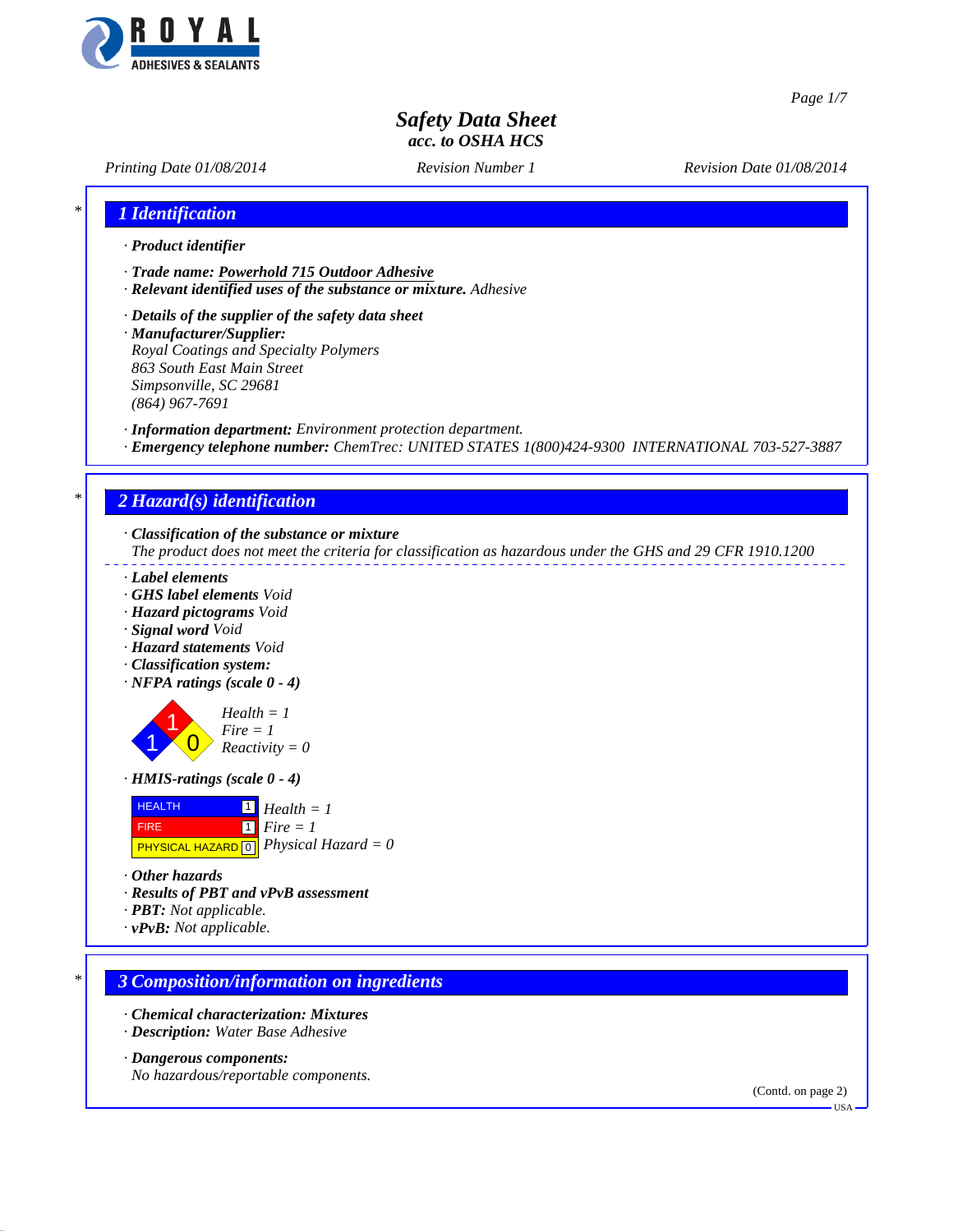*Printing Date 01/08/2014 Revision Number 1 Revision Date 01/08/2014*

*Trade name: Powerhold 715 Outdoor Adhesive*

*7732-18-5 water, distilled, conductivity or of similar purity 10-25%*

(Contd. of page 1)

## *\* 4 First-aid measures*

*· Description of first aid measures*

- *· After inhalation:*
- *Supply fresh air or oxygen; call for doctor.*
- *In case of unconsciousness place patient stably in side position for transportation.*
- *· After skin contact: Immediately wash with water and soap and rinse thoroughly.*
- *· After eye contact:*
- *Rinse opened eye for 20 minutes under running water. If eye becomes irritated, obtain medical treatment.*
- *· After swallowing:*
- *Rinse out mouth with water. Drink 1 2 glasses of water but DO NOT induce vomiting. Do not give liquids to a drowsy, convulsing or unconscious person. If vomiting occurs spontaneously, keep head below hips to prevent aspiration.*

*Seek medical treatment.*

- *· Information for doctor:*
- *· Most important symptoms and effects, both acute and delayed No further relevant information available.*
- *· Indication of any immediate medical attention and special treatment needed*
- *No further relevant information available.*

## *\* 5 Fire-fighting measures*

- *· Extinguishing media*
- *· Suitable extinguishing agents:*
- *CO2, extinguishing powder or water spray. Fight larger fires with water spray. Use fire fighting measures that suit the environment.*
- *· Special hazards arising from the substance or mixture No further relevant information available.*
- *· Advice for firefighters*
- *· Protective equipment: Protective clothing and respiratory protective device.*

## *\* 6 Accidental release measures*

- *· Personal precautions, protective equipment and emergency procedures Wear protective equipment. Keep unprotected persons away. Ensure adequate ventilation*
- *· Environmental precautions: Do not allow to enter sewers/ surface or ground water.*
- *· Methods and material for containment and cleaning up: Absorb with liquid-binding material (sand, diatomite, acid binders, universal binders, sawdust). Dispose of contaminated material as waste in accordance with federal state and local regulations. Ensure adequate ventilation.*
- *· Reference to other sections*
- *See Section 7 for information on safe handling.*
- *See Section 8 for information on personal protection equipment.*
- *See Section 13 for disposal information.*

 USA (Contd. on page 3)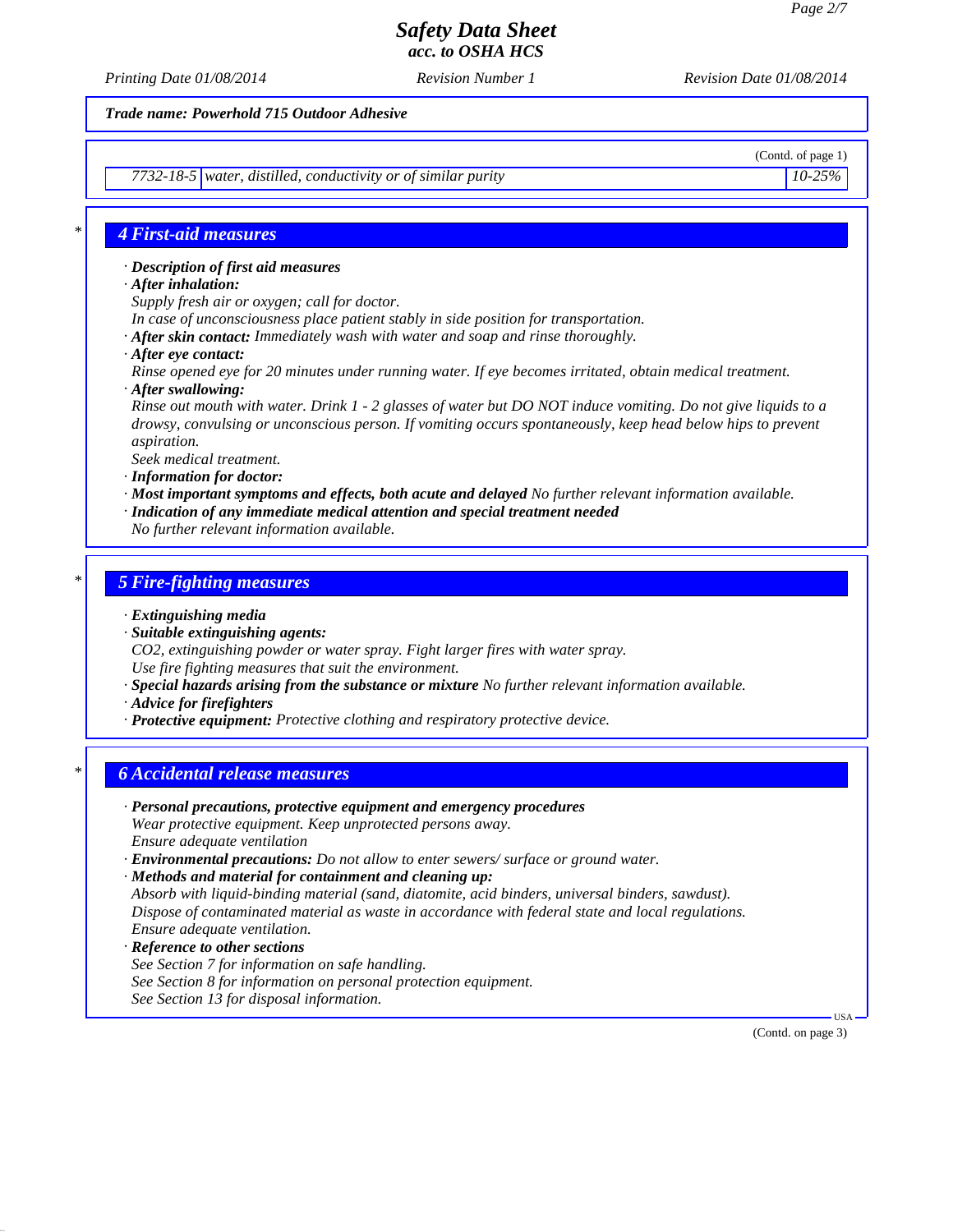*Printing Date 01/08/2014 Revision Number 1 Revision Date 01/08/2014*

## *Trade name: Powerhold 715 Outdoor Adhesive*

(Contd. of page 2)

## *\* 7 Handling and storage*

*· Handling:*

*· Precautions for safe handling*

*Avoid prolonged or repeated contact with skin.*

*Avoid contact with eyes.*

- *Wash thoroughly after handling.*
- *Prevent formation of aerosols.*
- *Open containers in a well ventilated area and avoid breathing headspace vapors.*
- *· Information about protection against explosions and fires: No special measures required.*
- *· Conditions for safe storage, including any incompatibilities*
- *· Storage:*
- *· Requirements to be met by storerooms and receptacles: Store above 40F.*
- *· Information about storage in one common storage facility: Store away from oxidizing agents.*
- *· Further information about storage conditions: Keep receptacle tightly sealed. Protect product from freezing. Freeze-thaw stable up to five cycles at 20F.*
- *· Specific end use(s) No further relevant information available.*

## *\* 8 Exposure controls/personal protection*

- *· Additional information about design of technical systems: No further data; see item 7.*
- *· Control parameters*
- *· Components with limit values that require monitoring at the workplace:*
- *The product does not contain any relevant quantities of materials with critical values that have to be monitored at the workplace.*
- *· Additional information: The lists that were valid during the creation were used as basis.*
- *· Exposure controls*
- *· Personal protective equipment (see listings below)*
- *· General protective and hygienic measures:*
- *The usual precautionary measures for handling chemicals should be followed.*
- *· Breathing equipment: Not necessary if room is well-ventilated.*
- *· Protection of hands:*



*Protective gloves*

*The glove material has to be impermeable and resistant to the product/ the substance/ the preparation. · Material of gloves*

## *Nitrile rubber, NBR*

*Chloroprene rubber, CR*

*The selection of the suitable gloves does not only depend on the material, but also on further marks of quality and varies from manufacturer to manufacturer.*

*· Penetration time of glove material*

*The exact break through time has to be found out by the manufacturer of the protective gloves and has to be observed.*

(Contd. on page 4)

USA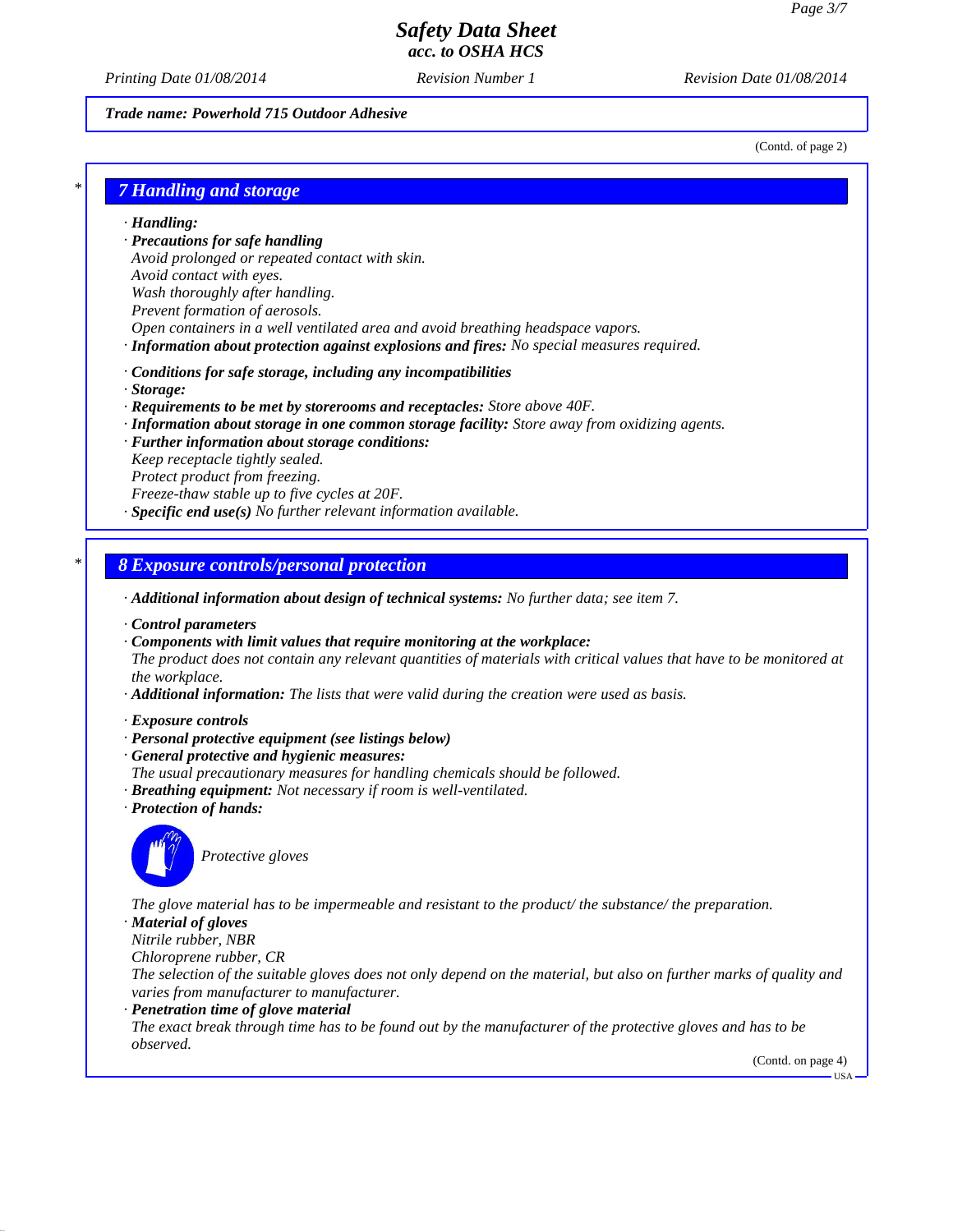(Contd. of page 3)

## *Safety Data Sheet acc. to OSHA HCS*

*Printing Date 01/08/2014 Revision Number 1 Revision Date 01/08/2014*

*Trade name: Powerhold 715 Outdoor Adhesive*

*· Eye protection:*



*Tightly sealed goggles*

*Safety glasses with side shields. · Body protection: Protective work clothing*

# *\* 9 Physical and chemical properties · Information on basic physical and chemical properties · General Information · Appearance: Form: Paste Color: Straw · Odor: Characteristic · Odour threshold: Not determined. · pH-value at 20 °C (68 °F): 10.2 · Change in condition Melting point: Undetermined.*<br> **Boiling point:**  $100 °C (212 °F)$ *Boiling point: 100 °C (212 °F) · Flash point: Not applicable. · Flammability (solid, gaseous): Not applicable. · Ignition temperature: Decomposition temperature: Not determined. · Auto igniting: Product is not selfigniting. · Danger of explosion: Product does not present an explosion hazard. · Flammable limits: Lower: Not determined. Upper: Not determined. · Vapor pressure at 20 °C (68 °F): 23 hPa (17 mm Hg) · Specific gravity at 20 °C (68 °F): 1.24 g/cm³ (10.348 lbs/gal) · Relative density Not determined. · Vapour density Not determined.*  $\cdot$  *Evaporation rate · Solubility in / Miscibility with Water: Not determined. · Partition coefficient (n-octanol/water): Not determined. · Viscosity: Dynamic: Not determined. Kinematic: Not determined. · Solvent content: Organic solvents: 0.0 %* (Contd. on page 5)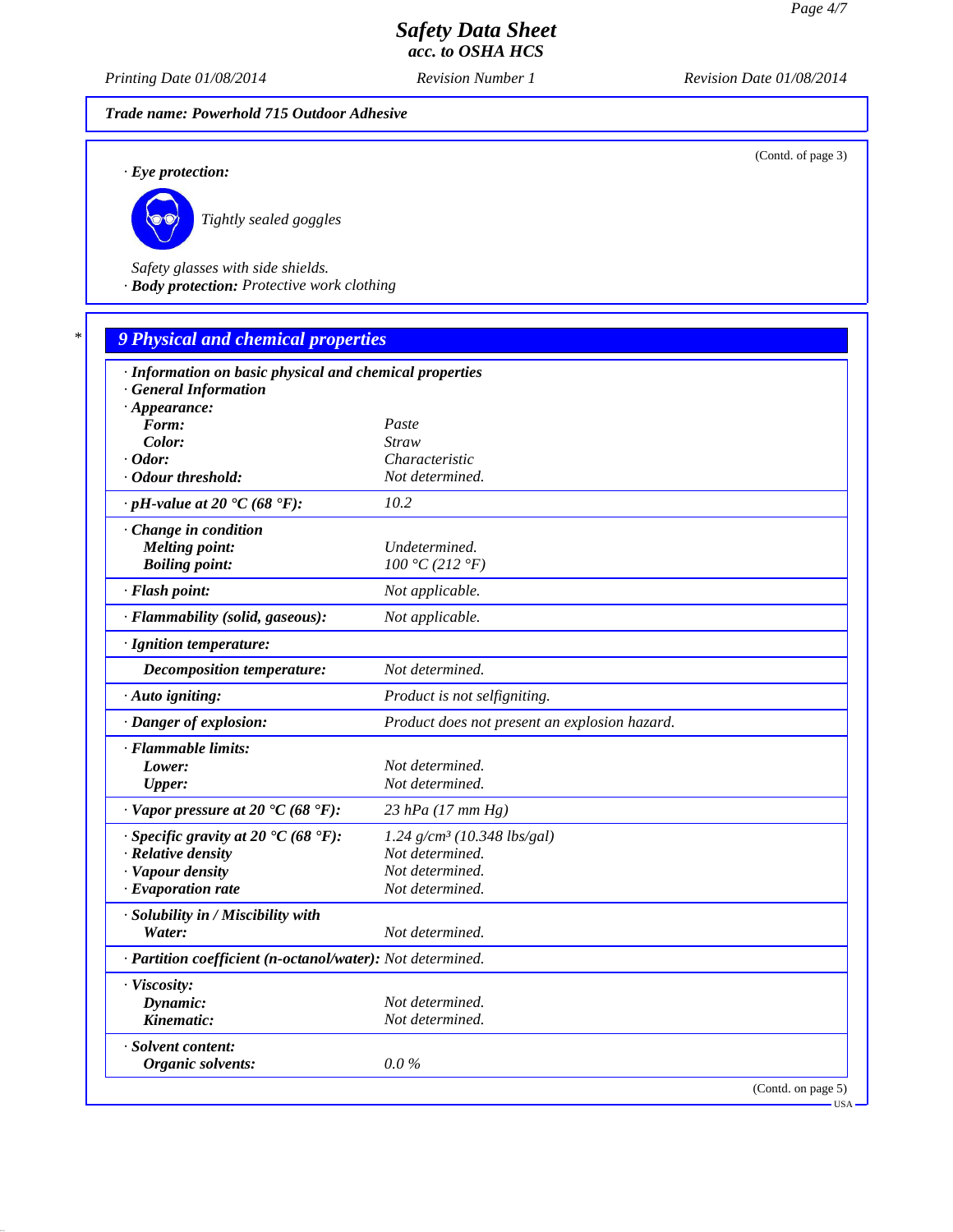(Contd. of page 4)

## *Safety Data Sheet acc. to OSHA HCS*

*Printing Date 01/08/2014 Revision Number 1 Revision Date 01/08/2014*

#### *Trade name: Powerhold 715 Outdoor Adhesive*

*VOC (Per EPA 24) not available GMS/L · Other information California VOC Compliance: Solvent Free Product: SCAQMD Rule 1168: VOC compliant SCAQMD Rule 443.1: Grams per Liter of Material <1 gram/liter Grams per Liter of Coating <1 gram/liter*

### *\* 10 Stability and reactivity*

*· Reactivity*

*· Chemical stability*

- *· Thermal decomposition / conditions to be avoided: No decomposition if used according to specifications.*
- *· Possibility of hazardous reactions No dangerous reactions known.*
- *· Conditions to avoid Temperatures below 40F (4.4C)*
- *· Incompatible materials: Reacts with oxidizing agents.*
- *· Hazardous decomposition products: Carbon monoxide and carbon dioxide*

*Hydrocarbons*

### *\* 11 Toxicological information*

- *· Information on toxicological effects*
- *· Acute toxicity:*
- *· Primary irritant effect:*
- *· on the skin: May irritate the skin.*
- *· on the eye: May irritate the eye.*
- *· Sensitization: No sensitizing effects known.*
- *· Additional toxicological information:*

*The product is not subject to classification according to internally approved calculation methods for preparations:*

*When used and handled according to specifications, the product does not have any harmful effects according to our experience and the information provided to us.*

*· Carcinogenic categories*

### *· IARC (International Agency for Research on Cancer)*

*None of the ingredients is listed.*

*· NTP (National Toxicology Program)*

*None of the ingredients is listed.*

## *\* 12 Ecological information*

*· Toxicity*

- *· Aquatic toxicity: No further relevant information available.*
- *· Persistence and degradability No further relevant information available.*
- *· Behavior in environmental systems:*
- *· Bioaccumulative potential No further relevant information available.*
- *· Mobility in soil No further relevant information available.*
- *· Additional ecological information:*
- *· General notes: At present there are no ecotoxicological assessments.*

(Contd. on page 6)

USA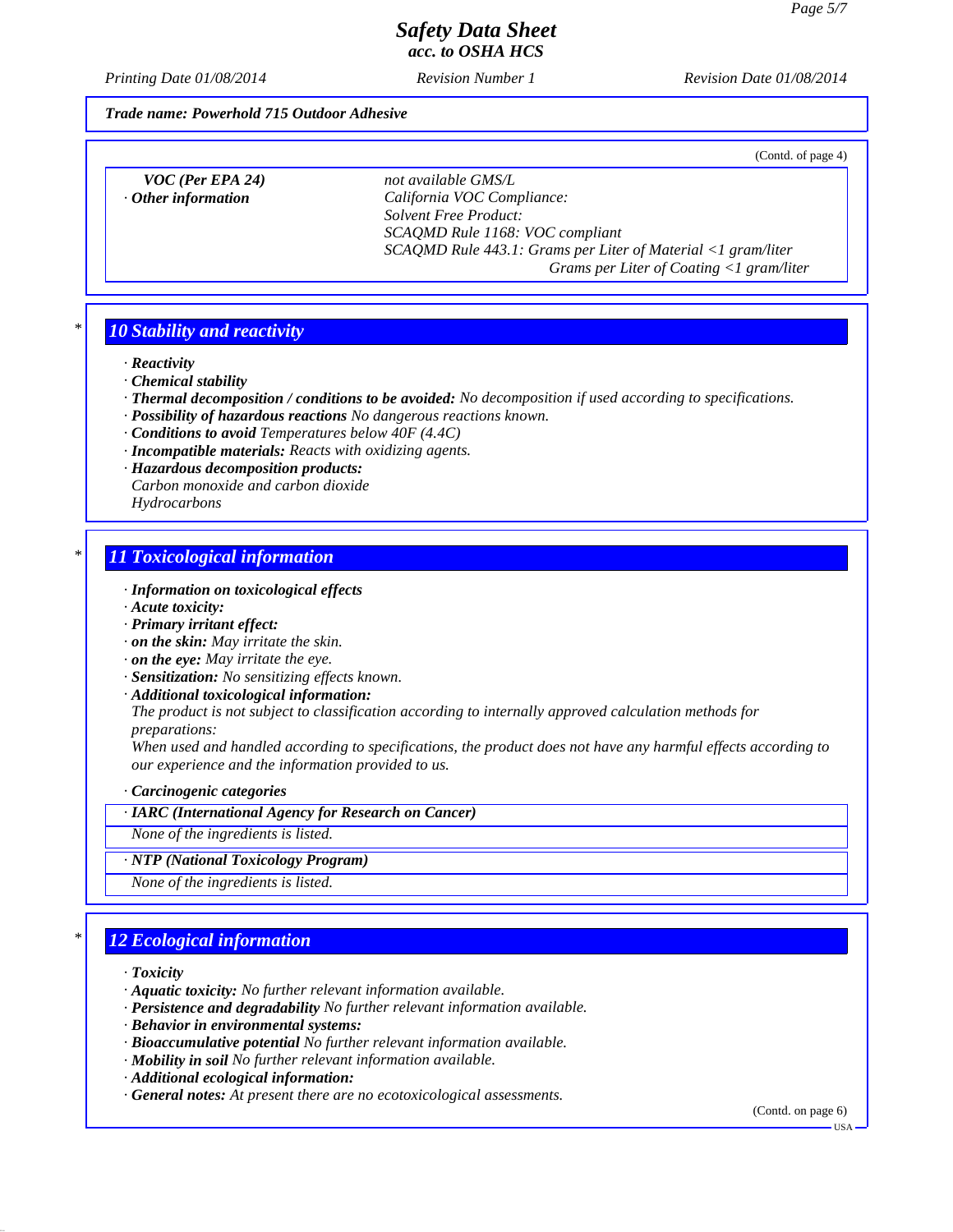*Printing Date 01/08/2014 Revision Number 1 Revision Date 01/08/2014*

*Trade name: Powerhold 715 Outdoor Adhesive*

(Contd. of page 5)

*· Results of PBT and vPvB assessment*

*· PBT: Not applicable.*

*· vPvB: Not applicable.*

*· Other adverse effects No further relevant information available.*

## *\* 13 Disposal considerations*

- *· Waste treatment methods*
- *· Recommendation: Must be specially treated adhering to official regulations.*
- *· Uncleaned packagings:*
- *· Recommendation: Disposal must be made according to official regulations.*

| $\cdot$ UN-Number<br>· DOT, ADR, ADN, IMDG, IATA                                          | Void                                                 |
|-------------------------------------------------------------------------------------------|------------------------------------------------------|
| · UN proper shipping name<br>· DOT, ADR, ADN, IMDG, IATA                                  | Void                                                 |
| $\cdot$ Transport hazard class(es)                                                        |                                                      |
| · DOT, ADR, ADN, IMDG, IATA<br>· Class                                                    | Void                                                 |
| · Packing group<br>· DOT, ADR, IMDG, IATA                                                 | Void                                                 |
| · Environmental hazards:                                                                  | Not applicable.                                      |
| $\cdot$ Special precautions for user                                                      | Not applicable.                                      |
| $\cdot$ Transport in bulk according to Annex II of<br><b>MARPOL73/78 and the IBC Code</b> | Not applicable.                                      |
| · Transport/Additional information:                                                       | Not dangerous according to the above specifications. |

### *\* 15 Regulatory information*

- *· Safety, health and environmental regulations/legislation specific for the substance or mixture · Sara*
- *· Section 355 (extremely hazardous substances):*

*None of the ingredients is listed.*

*· Section 313 (Specific toxic chemical listings):*

*None of the ingredients is listed.*

#### *· TSCA (Toxic Substances Control Act):*

*All components of this product are on the TSCA Inventory or are exempt from TSCA Inventory requirements.*

### *· Proposition 65*

*· Chemicals known to cause cancer:*

*None of the ingredients is listed.*

(Contd. on page 7)

USA